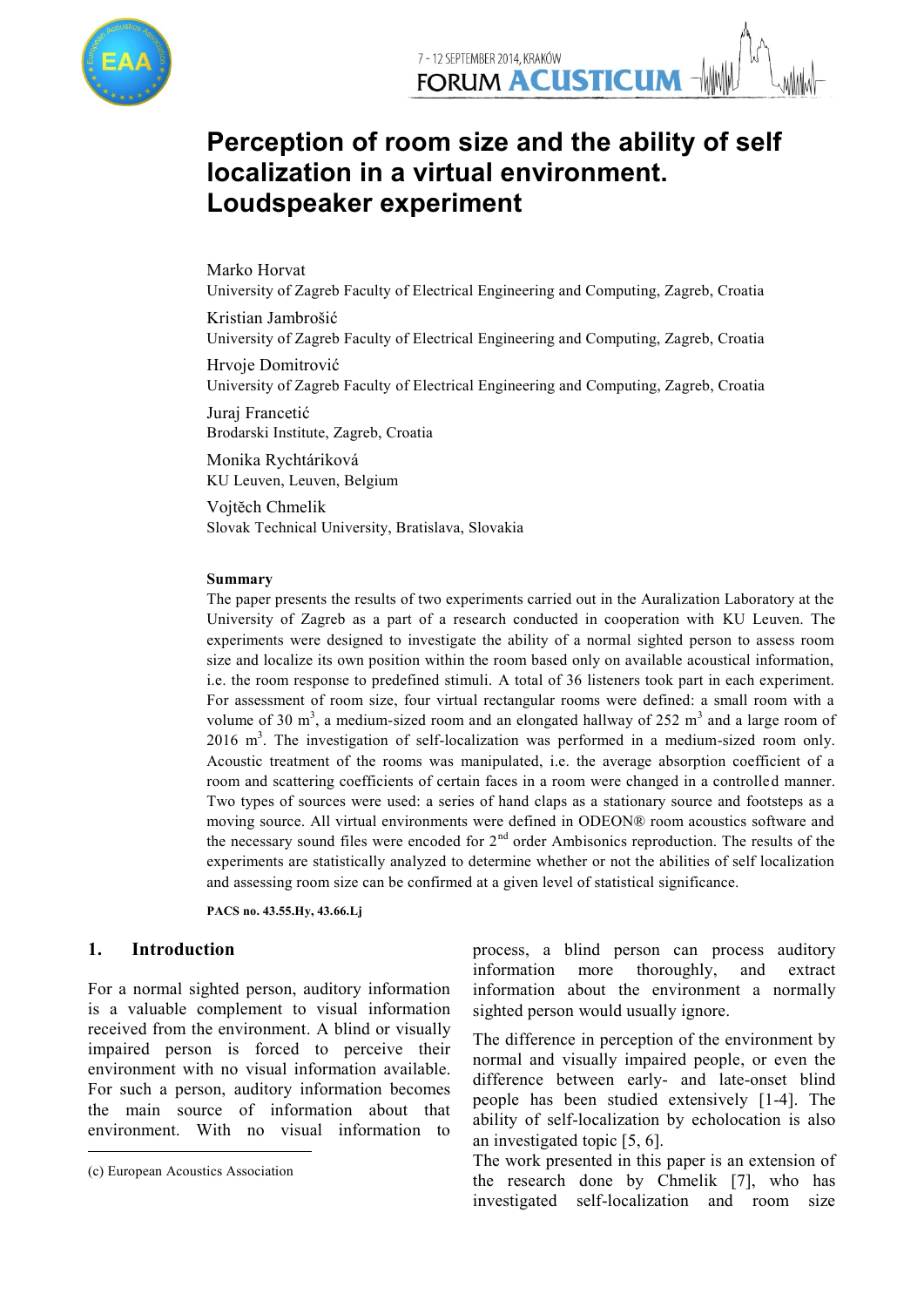assessment using auditory cues extracted from acoustic responses of virtual environments. The work described in this paper was based on recreating these experiments, but in a virtual acoustic environment recreated with a multichannel loudspeaker system, rather than using headphones.

# **2. Experimental setup**

The experimental investigation described in this paper was divided in two parts. The first part was focused on the ability of self-localisation inside a closed space, i.e. the listeners were asked to assess their position in a room based on its response to given sound stimuli. The second part dealt with the listeners' ability to differentiate between different room sizes, again based solely on the response of the room to a sound stimulus.

# **2.1. Stimuli and scenarios**

Two different sound stimuli were used in the experiments; hand claps produced by a stationary virtual listener and footsteps produced either by a moving virtual listener or by another virtual person moving inside the room.

Different scenarios were devised by changing the values of absorption coefficient of the walls and the ceiling in the room; specifically, the chosen values were 0.1, 0.2 and 0.4. The floor was left perfectly reflective in all scenarios. For each value of absorption coefficient, the scattering properties of the surfaces were varied in three steps by changing the scattering coefficient, as follows: 0.05 on all surfaces, 0.9 on the ceiling and 0.05 on the remaining surfaces, and 0.9 on a side wall with 0.05 maintained on other surfaces.

All environments used in the investigation were defined, simulated and auralized in ODEON room acoustics modelling software. Further processing and sound reproduction were performed with Reaper audio software package. The auralization was made for 2<sup>nd</sup> order Ambisonics reproduction. The reproduction level was kept constant throughout the duration of the experiment. All recordings were RMS-normalized to the same level, without going into clipping.

# **2.2. Listeners**

A total of 36 listeners took part in these experiments, with their age ranging from 21 to 28. About 70 % of the listeners are familiar with acoustical concepts to a certain level, and they have gained this knowledge through interest in music and/or courses on acoustics taken at the faculty. About 10 % of the listeners had good knowledge on acoustics or musical education.

#### **2.3. Procedure**

All tests were performed in the Auralization Laboratory at the University of Zagreb, equipped with a multichannel loudspeaker system in a quasispherical 4-8-4 configuration, making it capable of handling up to 2<sup>nd</sup> order 3D Ambisonics recordings and up to  $3<sup>rd</sup>$  order 2D Ambisonics recordings.

The listening tests have been divided in two stages due to sheer quantity of test material the listeners were asked to listen to, with 18 evaluations in each stage. The listeners were instructed on where to sit and how they have to be oriented, so that their orientation would match the one of the virtual listener, as defined in the simulations. The light in the laboratory was dimmed, so that the listeners would not be influenced by anything from their real environment. However, a certain amount of illumination was necessary so that the listeners would be able to see the questionnaire and the images of the rooms provided for them as the supplement to oral and written explanations.

The task defined for the listeners was to listen and evaluate the sequences of recordings for different acoustic treatments (defined absorption and scattering) of a room or rooms. Specifically, in the self-localization experiment the listeners listened to recordings on all three positions (A, B and C) for a given acoustic treatment of the room and were asked to assign the positions in the room to the recordings they heard, thus yielding one of six possible permutations (e.g. BAC). In the room size assessment experiment the listeners listened to recordings in all four rooms for a given acoustic treatment, and then were asked to assign room numbers to the recordings they heard, thus yielding one of twenty four possible permutations (e.g. 3124).

Before any actual evaluation, a training sequence was reproduced to the listeners with solutions, so that they would understand the nature of their task. After that, the listeners proceeded with the case-bycase evaluation for each of the nine different acoustic treatments and with two different sound stimuli in each of the experiments.

# **2.4. Self-localization**

The self-localization experiment was performed in a virtual room 12 m long, 7 m wide and 3 m high, having a volume of  $252 \text{ m}^3$ . In the first part of the experiment the virtual listener stands still in one of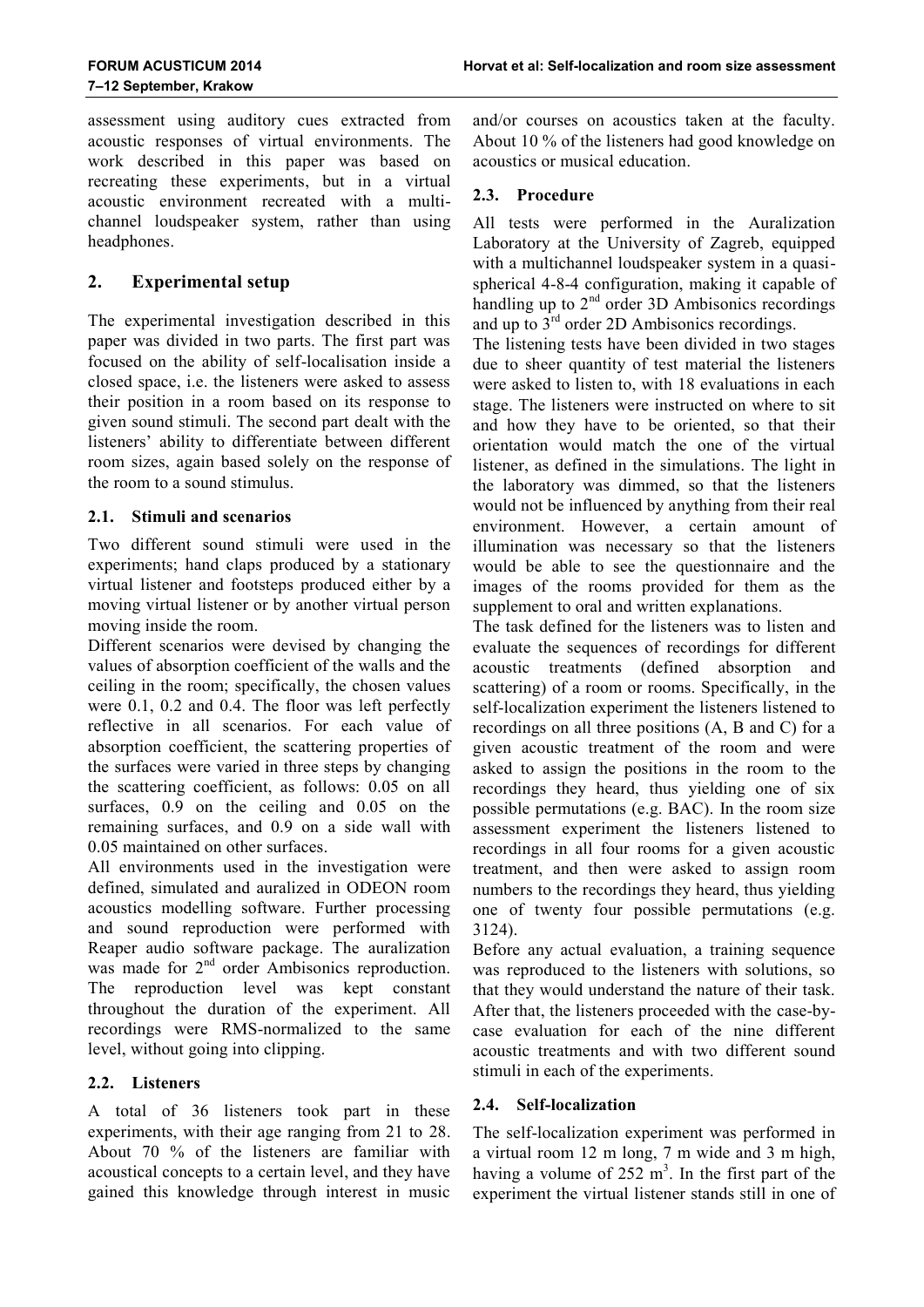the three predefined positions in the room, as shown in Figure 1, and claps his hands to produce the sound stimulus. Six consecutive claps are used as the sound stimulus. The height of the virtual listener's ears was set to 1.7 m, and the source, i.e. his hands were set to a height of 1.5 m and 0.7 m in front of the listener's position. In this case the wall with adjustable scattering is the left side wall.

The reverberation times in the room are shown as a function of frequency in Table 1 for different absorption coefficients of relevant surfaces, i.e. all but the floor.



Figure 1. Room 1: medium-size room, dimensions 12 m x 7 m x 3 m, volume 252 m3; setup for the first part of the self-localization experiment:  $A =$  central position, B  $=$  corner position,  $C =$  frontal position

|  |                                   |  |  |  | Table 1. Reverberation times in room 1 vs. absorption |
|--|-----------------------------------|--|--|--|-------------------------------------------------------|
|  | coefficients of relevant surfaces |  |  |  |                                                       |

| $RT_{60}$ (s)  |      | $\alpha$ ( |      |
|----------------|------|------------|------|
| $f(\text{Hz})$ | 0.1  | 0.2        | 0.4  |
| 63             | 1.98 | 0.97       | 0.41 |
| 125            | 1.97 | 0.97       | 0.41 |
| 250            | 1.95 | 0.96       | 0.41 |
| 500            | 1.92 | 0.95       | 0.41 |
| 1000           | 1.88 | 0.94       | 0.41 |
| 2000           | 1.77 | 0.92       | 0.40 |
| 4000           | 1.46 | 0.82       | 0.38 |
| 8000           | 1.07 | 0.60       | 0.32 |

In the second part of the self-localization test the listeners attempted to determine their position in the room by listening to the sound of footsteps of a virtual walker walking along the length of the room, as shown in Figure 2. The length of an individual step is 0.6 m and the height of the sound source was set to 0.1 m. The listener is oriented towards the middle of the room and does not follow the movement of the virtual walker. The listening positions were modified with regards to the first part of the experiment. In this case the wall with

adjustable scattering is again the left side wall (the farthest wall in Figure 2).



Figure 2. Room 1: setup for the second part of the selflocalization experiment:  $A =$  corner position,  $B =$  central right lateral position,  $C =$  back left lateral position

#### **2.5. Room size assessment**

The experiment on room size assessment was performed in four different virtual rooms. Room 1 is the same one used in the experiment on selflocalization. Room 2 is a long hallway, as shown in Figure 3, with dimensions 35 m x 2.4 m x 3 m, and the volume of  $252 \text{ m}^3$ , the same as in room 1. The reverberation times are shown in Table 2.



Figure 3. Room 2: hallway, dimensions 35 m x 2.4 m x  $3 \text{ m}$ , volume 252 m<sup>3</sup>

Table 2. Reverberation times in room 2 vs. absorption coefficients of relevant surfaces

| $RT_{60}$ (s)  |      | $\alpha$ () |      |
|----------------|------|-------------|------|
| $f(\text{Hz})$ | 0.1  | 0.2         | 0.4  |
| 63             | 1.27 | 0.61        | 0.28 |
| 125            | 1.27 | 0.61        | 0.28 |
| 250            | 1.26 | 0.61        | 0.28 |
| 500            | 1.25 | 0.61        | 0.28 |
| 1000           | 1.23 | 0.60        | 0.28 |
| 2000           | 1.18 | 0.59        | 0.28 |
| 4000           | 1.03 | 0.55        | 0.27 |
| 8000           | 0.70 | 0.44        | 0.24 |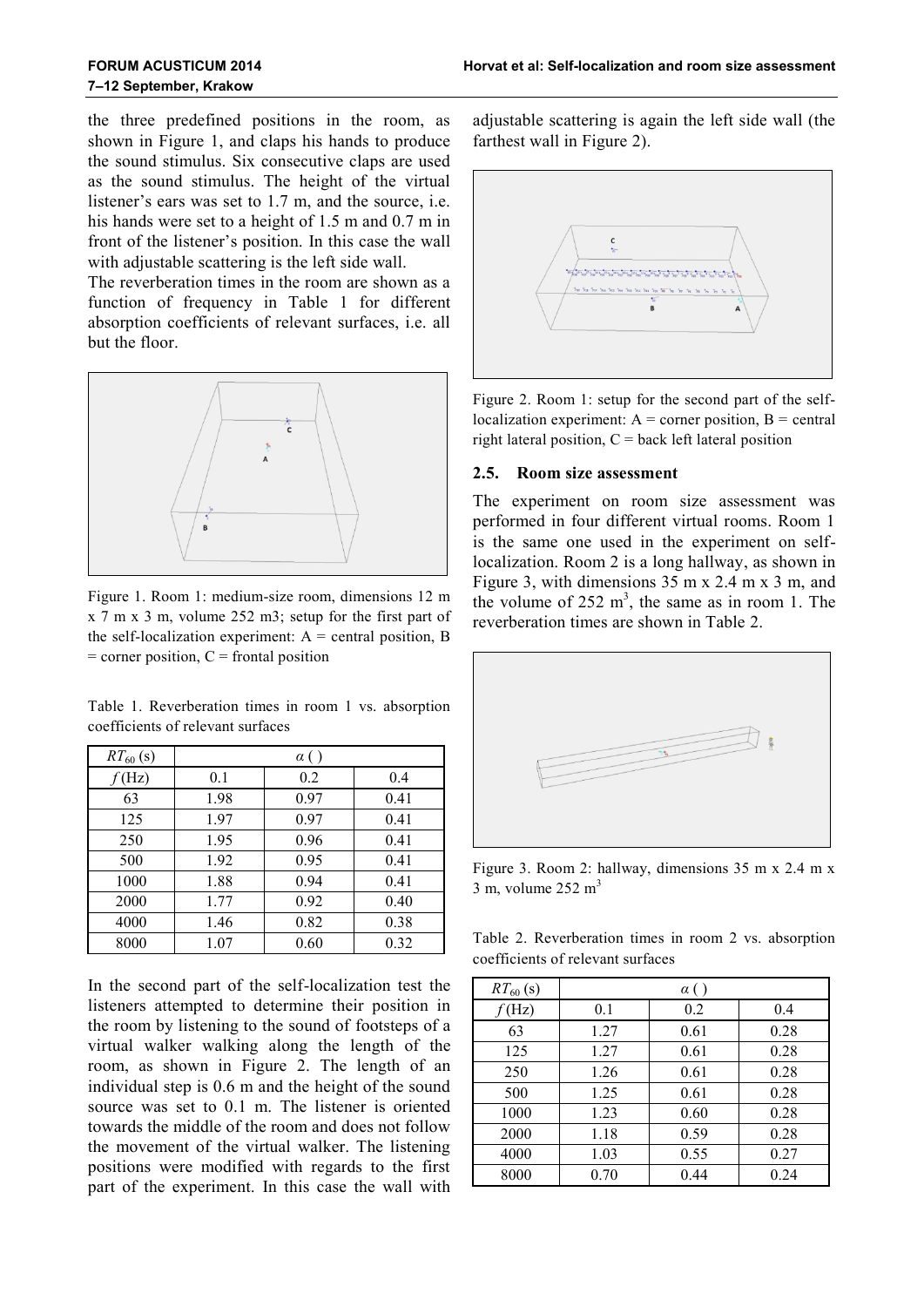Room 3 is a small room with dimensions 4 m x 3 m  $x$  2.5 m, yielding the volume of 30 m<sup>3</sup>, as shown in Figure 4. The reverberation times are shown in Table 3.



Figure 4. Room 3: small room, dimensions 4 m x 3 m x 2.5 m, volume  $30 \text{ m}^3$ 

Table 3. Reverberation times in room 3 vs. absorption coefficients of relevant surfaces

| $RT_{60}$ (s)  |      | $\alpha$ ( |      |
|----------------|------|------------|------|
| $f(\text{Hz})$ | 0.1  | 0.2        | 0.4  |
| 63             | 0.98 | 0.47       | 0.21 |
| 125            | 0.98 | 0.47       | 0.21 |
| 250            | 0.97 | 0.47       | 0.21 |
| 500            | 0.97 | 0.47       | 0.21 |
| 1000           | 0.96 | 0.47       | 0.21 |
| 2000           | 0.93 | 0.46       | 0.21 |
| 4000           | 0.83 | 0.44       | 0.20 |
| 8000           | 0.60 | 0.36       | 0.19 |

Finally, room 4 is a large room obtained from room 1 by doubling all its dimensions, as shown in Figure 5, yielding the final room dimensions of 24 m x 14 m x 6 m and the volume of 2016  $m<sup>3</sup>$ . The reverberation times are shown in Table 4.



Figure 5. Room 4: large room, dimensions 24 m x 14 m  $x$  6 m, volume 2016 m<sup>3</sup>

| Table 4. Reverberation times in room 4 vs. absorption |  |  |  |
|-------------------------------------------------------|--|--|--|
| coefficients of relevant surfaces                     |  |  |  |

| $RT_{60}$ (s)    | $\alpha$ ( |      |      |  |  |  |
|------------------|------------|------|------|--|--|--|
| $f(\mathrm{Hz})$ | 0.1        | 0.2  | 0.4  |  |  |  |
| 63               | 3.70       | 1.77 | 0.99 |  |  |  |
| 125              | 3.67       | 1.77 | 1.15 |  |  |  |
| 250              | 3.60       | 1.75 | 0.95 |  |  |  |
| 500              | 3.50       | 1.73 | 0.85 |  |  |  |
| 1000             | 3.35       | 1.70 | 0.79 |  |  |  |
| 2000             | 3.02       | 1.60 | 0.75 |  |  |  |
| 4000             | 2.20       | 1.34 | 0.69 |  |  |  |
| 8000             | 1.09       | 0.83 | 0.52 |  |  |  |

#### **3. Results and discussion**

The initial analysis of the results was performed using the  $X^2$ -test. The null hypothesis used in the tests is that the listeners can neither recognize the positions in the room nor differentiate between various room sizes based only on acoustic response of the room. In other words, in the self-localization experiment, all six permutations obtainable from position markers A, B and C (e.g. ABC, ACB, BAC,...) are equally probable. Analogously for the room size assessment experiment, all twenty four permutations obtainable from room markers 1, 2, 3 and 4 (e.g. 1234, 2134, 4321, 3412, ...) are equally probable as well. The summarized results of this analysis are shown in Tables 5 and 6.

Table 5. The results of the statistical analysis for the self-localization test

| Hand claps                |           |            |                           | Scattering coefficient () |                 |                               |                 |  |  |
|---------------------------|-----------|------------|---------------------------|---------------------------|-----------------|-------------------------------|-----------------|--|--|
|                           | $df = 5$  |            |                           |                           |                 | all 0.05 ceiling 0.9 wall 0.9 |                 |  |  |
|                           | 0.1       | $\chi^2 =$ | 23.18                     | $\chi^2 =$                | 6.94            | $\chi^2 =$                    | 4.12            |  |  |
| Absorption coefficient () |           | p <        | 0.001                     | $p =$                     | 0.225           | $p =$                         | 0.533           |  |  |
|                           | 0.2       | $\chi^2 =$ | 0.94                      |                           | $\chi^2 = 3.41$ |                               | $\chi^2 = 4.12$ |  |  |
|                           |           | $p =$      | 0.967                     | $p =$                     | 0.637           | $p =$                         | 0.533           |  |  |
|                           | 0.4       |            | $\chi^2 = 7.65$           |                           | $\chi^2 = 2.35$ |                               | $\chi^2 = 0.24$ |  |  |
|                           |           | $p =$      | 0.177                     | $p =$                     | 0.798           | $p =$                         | 0.999           |  |  |
|                           | Footsteps |            | Scattering coefficient () |                           |                 |                               |                 |  |  |
|                           | $df = 5$  |            | all $0.05$                |                           | ceiling 0.9     | wall 0.9                      |                 |  |  |
|                           | 0.1       | $\chi^2 =$ | 10.18                     |                           | $\chi^2 = 4.88$ | $\chi^2 =$                    | 0.65            |  |  |
|                           |           | $p =$      | 0.070                     | $p =$                     | 0.430           | $p =$                         | 0.986           |  |  |
| Absorption coefficient () | 0.2       | $\chi^2 =$ | 20.41                     |                           | $\chi^2 = 8.06$ | $\chi^2 =$                    | 10.53           |  |  |
|                           |           | $p =$      | 0.001                     | $p =$                     | 0.153           | $p =$                         | 0.062           |  |  |
|                           | 0.4       |            | $\chi^2 = 2.41$           |                           | $\chi^2 = 3.82$ | $\chi^2 =$                    | 1.00            |  |  |
|                           |           | $p =$      | 0.790                     | $p =$                     | 0.575           | $p =$                         | 0.963           |  |  |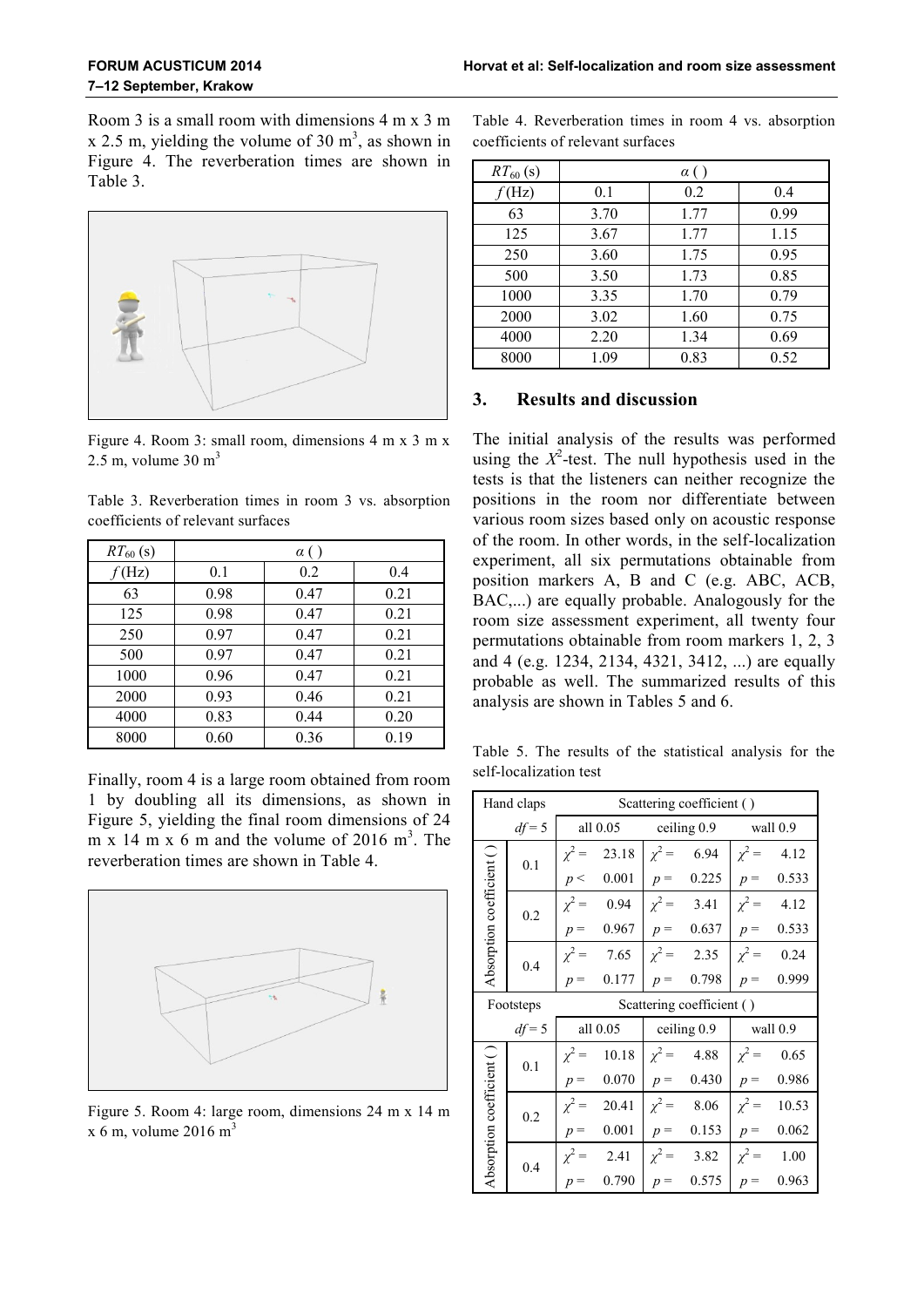|                           | Hand claps |                           |                  | Scattering coefficient () |                   |            |                   |  |  |
|---------------------------|------------|---------------------------|------------------|---------------------------|-------------------|------------|-------------------|--|--|
| $df = 23$                 |            |                           | all $0.05$       |                           | ceiling 0.9       | wall 0.9   |                   |  |  |
|                           | 0.1        | $\chi^2 =$                | 197.33           |                           | $\chi^2$ = 228.00 | $\chi^2 =$ | 162.67            |  |  |
|                           |            | p <                       | 0.001            |                           | p < 0.001         | p<         | 0.001             |  |  |
|                           | 0.2        |                           | $\chi^2$ = 32.00 |                           | $\chi^2 = 98.67$  | $\chi^2 =$ | 209.33            |  |  |
| Absorption coefficient () |            | $p =$                     | 0.100            |                           | p < 0.001         | p<         | 0.001             |  |  |
|                           | 0.4        | $\chi^2 =$                | 120.00           |                           | $\chi^2$ = 102.67 | $\chi^2 =$ | 73.33             |  |  |
|                           |            | p <                       | 0.001            | p<                        | 0.001             | p<         | 0.001             |  |  |
| Footsteps                 |            | Scattering coefficient () |                  |                           |                   |            |                   |  |  |
|                           | $df = 23$  |                           | all 0.05         |                           | ceiling 0.9       | wall 0.9   |                   |  |  |
|                           | 0.1        | $\chi^2 =$                | 119.29           |                           | $\chi^2$ = 163.17 |            | $\chi^2$ = 179.63 |  |  |
|                           |            | $p<$                      | 0.001            | p<                        | 0.001             | p<         | 0.001             |  |  |
|                           | 0.2        | $\chi^2 =$                | 142.60           |                           | $\chi^2$ = 141.23 | $\chi^2 =$ | 130.26            |  |  |
| Absorption coefficient () |            | p<                        | 0.001            | p<                        | 0.001             | p<         | 0.001             |  |  |
|                           | 0.4        | $\chi^2 =$                | 116.54           | $\chi^2 =$                | 89.11             | $\chi^2 =$ | 138.49            |  |  |
|                           |            | p<                        | 0.001            | p<                        | 0.001             | p<         | 0.001             |  |  |

Table 6. The results of the statistical analysis for the room size assessment test

The  $X^2$ -test shows only the differences between the expected and the observed overall situation. It does not show specific information. In this case the test shows only that the listeners are able to differentiate between different conditions in a room, but it will not show whether their assessment is accurate or not. Furthermore, the test applied to room size assessment data does not meet all the requirements on the dataset. Therefore, additional data on the results of the listening experiments is given in graphic form in Figures 6 to 9.

The figures show the distribution of the percentage of answers given by the listeners in listening experiments for each acoustical treatment. The correct answers, i.e. the correct sequence of positions in the self-localization experiment and the correct sequence of rooms in the room size assessment experiment are marked with a red column. All other (incorrect) sequences are marked in black.

A fundamental difference can be observed between the results of the self-localization test and the room size assessment test, and this difference is also reflected in the results of the  $X^2$ -tests. In the selflocalization test there were three positions in the room, and upon listening to a sequence of three recordings, the listeners could have given  $3! = 6$ different sequences of positions as their answer for a given situation. The charts shown in Figures 6 and 7 reveal that all six sequences were valid answers, in the opinion of the listeners. Moreover,

apart from one or two cases, the percentage of answers does not deviate much from the expected null-hypothesis value of 16.67 %, suggesting that the listeners could not differentiate between the positions in the room and have given their answers almost randomly, as confirmed by the results of the *Χ* 2 -tests. The correct sequence does not appear to be chosen more frequently than other sequences.



Figure 6. The self-localization experiment – hand claps as the source – expected value 16.67 %



Figure 7. The self-localization experiment – footsteps as the source – expected value  $16.67\%$ 

In the room size assessment test there were four rooms and  $4! = 24$  possible ways to put them in order after listening to four recordings. Figures 8 and 9 reveal that not all 24 possibilities have been recognized by the listeners. Instead, their number for a given case was reduced to about one half. With hand claps as the source and low absorption in the room, the rate of correct assessment of room size starts at 40-50 percent and drops significantly with the increase of absorption in the room. With footsteps as the source, the correct room size assessment is more stable at a rate of about 25-30 percent. It is interesting to note that in many cases two or sometimes three sequences have been singled out as valid solutions, one of them being